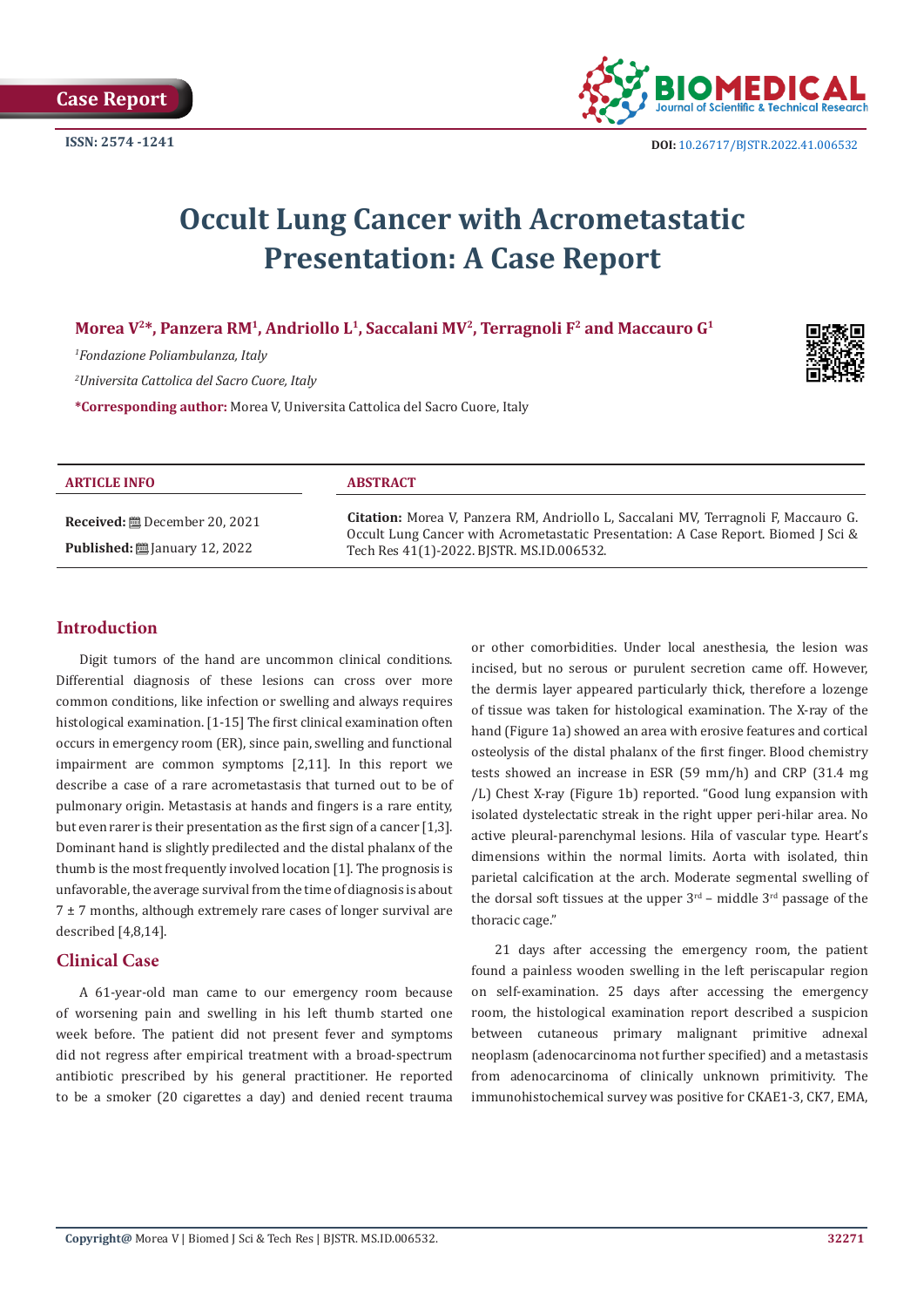CEA, Calretinin. Negative for TTF-1, Pax-8, S100, Napsin-A, p63, p40, D240, CDX2, PSA, Desmina, SMA. The patient was therefore hospitalized. A total body CT exam was performed, that found out a neoplastic disease with multiple locations suspected for metastases at the cervical nodes (Figure 2a) at the dorsal spine (Figure 2b) and at the liver (Figure 2c). The dorsal lesion was removed and sent to histological examination whose report was comparable to the first

histological examination performed on the digit lesion, describing a lesion whose suspect was between skin adnexal malignant neoplasm and a localization of a poorly differentiated tumor not further specified. However, the immunohistochemical negativity for TTF-1 did not exclude a possible pulmonary primitivity, which appeared more likely in the light of the instrumental findings.



Moreover, the patient underwent a gastroscopy with biopsies of the gastric muscle to exclude a gastrointestinal origin. The examination was negative for neoplastic pathologies. (Figure 2d). During the total body PET examination with fluorideoxyglucose, intense accumulation of the tracer was detected at the sites identified bythe CT, in the Barety's space and in the pulmonary hilar area (Figure 2e). Therefore, a neoplastic disease with probable right lung primitiveness was identified.54 days after accessing the emergency room, the thumb appeared swollen with uncontrolled pain and skin ulceration (Figure 2f). Therefore, the patient was

treated with a surgical digital amputation through the proximal phalanx in order to manage local complications; the histological examination was comparable to the previous ones. Follow-up PET-CT examination was performed 2 months after surgery. Aggravation of the neoplastic disease was reported, with appearance of new skeletal and splanchnic localizations. Three months after surgery occurred hemoptysis and frank progression of the pulmonary neoplastic disease (Figure 2g). The patient died at 7 months from the first access to the emergency room.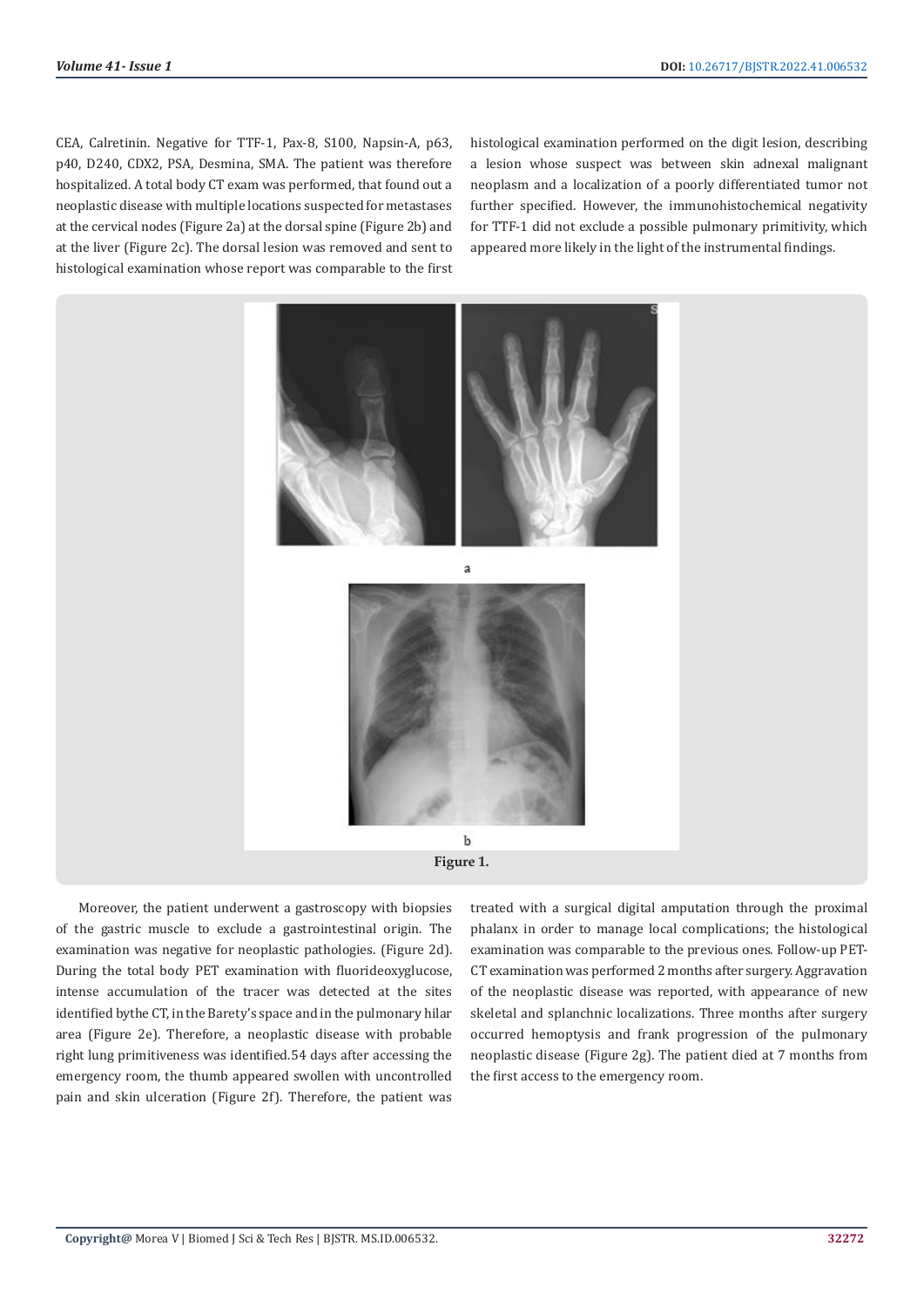